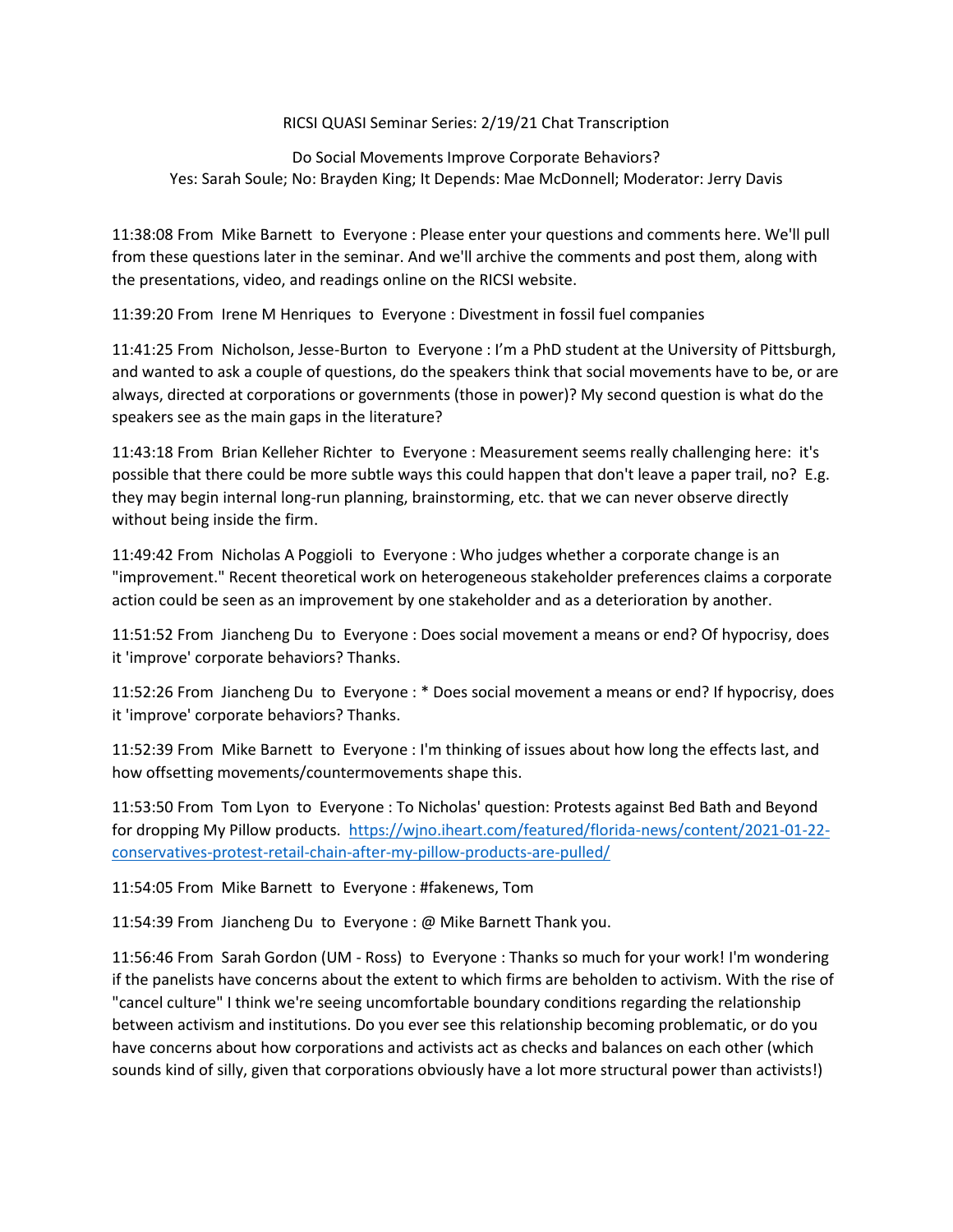11:56:46 From Timothy Werner to Everyone : Here's a great poli sci piece on how private regulation crowds out mass public, activist, and political elite support for public regulation:

[https://www.cambridge.org/core/journals/american-political-science-review/article/abs/does-private](https://www.cambridge.org/core/journals/american-political-science-review/article/abs/does-private-regulation-preempt-public-regulation/4EDDD5AE317613AC3B0894A817056C42)[regulation-preempt-public-regulation/4EDDD5AE317613AC3B0894A817056C42](https://www.cambridge.org/core/journals/american-political-science-review/article/abs/does-private-regulation-preempt-public-regulation/4EDDD5AE317613AC3B0894A817056C42)

11:57:48 From Sarah Soule to Everyone : @Tim - thanks for posting this! I was thinking of this piece (by my colleagues) and I couldn't remember where it was! :)

11:58:41 From Tom Lyon to Everyone : @Tim -- Yes, that's a really nice piece of work.

11:59:20 From Mike Barnett to Everyone : So social movements can get firms to do things . . . but to do the right things? Substantively? Over time?

12:00:31 From Alvarez, Sharon A to Everyone : Right things according to whom??? That question was posed above and has not really been addressed.

12:00:34 From Tom Lyon to Everyone : The paper Tim shared gets at the key question: does activism towards a company accelerate broader change or preempt it?

12:01:10 From Enrique Guerra-Pujol to Everyone : I like @Mike's point: "right" depends on one's view of CSR

12:01:15 From Mike Barnett to Everyone : Exactly: "right things" is in the eye of the beholder / stakeholder

12:01:51 From Nicholas A Poggioli to Everyone : @Sarah Gordon: We might also ask if corporations improve social movements. TNC, Environmental Defense Fund, Sierra Club have closely partnered with large firms, leading to greater funding, visibility, structural power, etc. for environmental movement. Is the movement still affecting firms, or are firms now part of the movement?

12:01:58 From Jonathan Doh to Everyone : @Brayden. When NGOs initiate campaigns involving multiple target firms concurrently (or an entire industry or commodity), doesn't that partly mitigate the "one off" concern?

12:03:30 From michellewestermann-behaylo to Everyone : @Mike Barnett and Irene Henriques: would your paper about the rise of the digital age mean that social movement's potential to change the world is gone? Do the finding of empirical data from the era before the digital age apply in today's world? Barnett, M. L., Henriques, I., & Husted, B. W. (2020). The rise and stall of stakeholder influence: How the digital age limits social control. Academy of Management Perspectives, 34(1), 48-64.

12:04:02 From Sandra Waddock to Everyone : The big problems can't (likely) be solved by firms at all, since they are subject to their own ecosystems and pressures thereof. That ecosystem still demands growth and profits and far too many companies still define their purpose as maximizing shareholder wealth. System change requires intervention by/at the system level--that's probably a combination of activism by civil society actors, policy change, different types of pressures on firms--that begin to shift purpose and orientation. Think new metrics in part, that derive from new purposes (e.g., what Donaldson & Walsh 2015 call collective value). Think policy change. Think ground up changes. Think structural changes and governance changes...among many other things.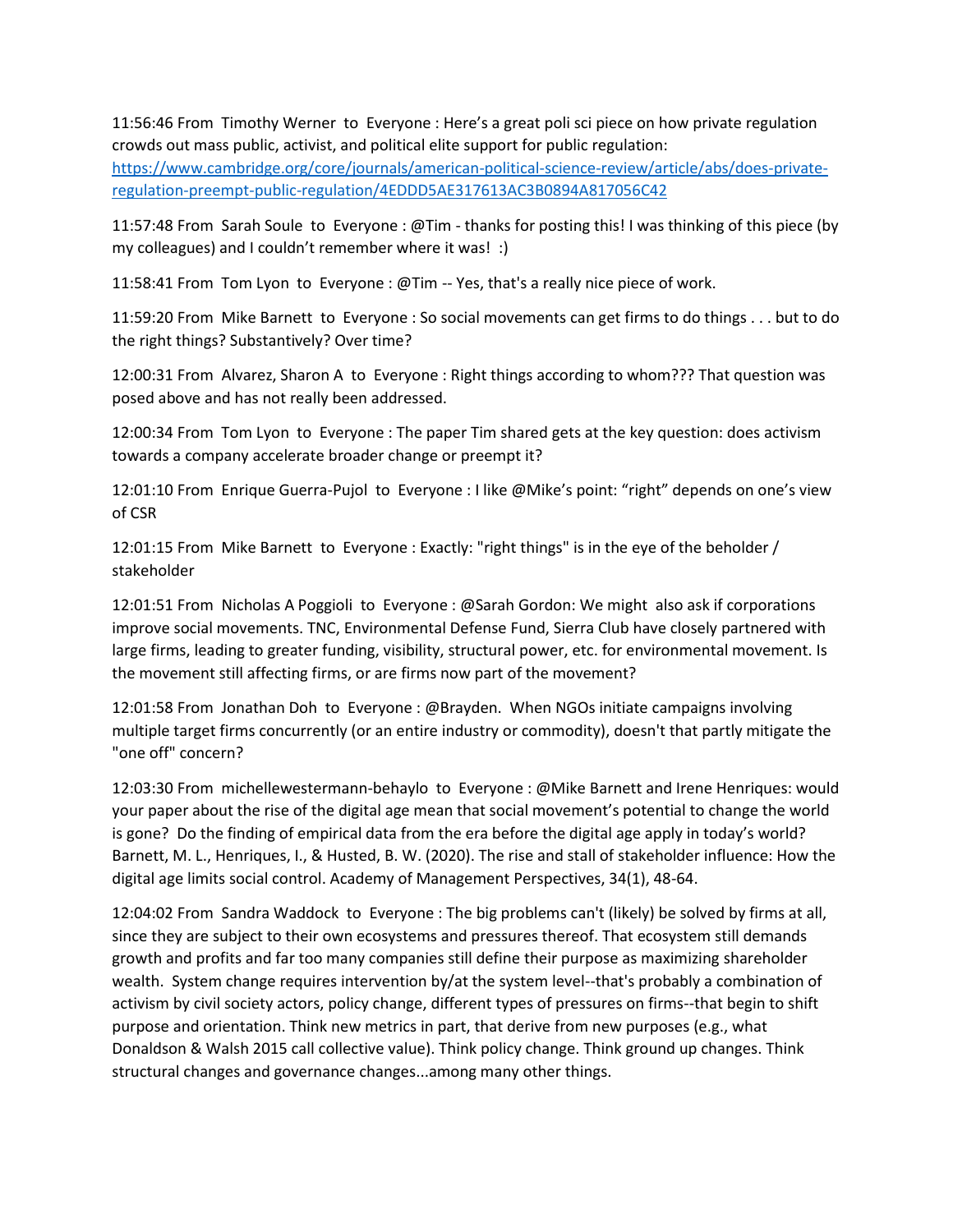12:04:19 From Mike Barnett to Everyone : HI Michelle. Basically, we just say that the digital age hasn't helped stakeholders gain power over firms in aggregate, even though the mechanisms are easier.

12:04:23 From Ihsan Beezer to Everyone : Is a hope for social movements the professionalization of it? Interesting offerings in this area, such as [https://gla.americansforprosperityfoundation.org/grassroots](https://gla.americansforprosperityfoundation.org/grassroots-activist-certification/)[activist-certification/](https://gla.americansforprosperityfoundation.org/grassroots-activist-certification/) -- does the panel see a professionalization of social movements in recent (say 10 years) times?

12:04:51 From Timothy Devinney to Everyone : There is an assumption that "social movements" are movements for "good" and they are working to change the company, which is "bad". But "social movements" can be working toward "bad" (I won't say evil) motives in the sense that they are attempting to move the firm to align with their preferences but those may not be aligned with the society at large (e.g., Western NGOs pushing an agenda that might be culturally at odds with other society's belief systems).

12:04:53 From Mike Barnett to Everyone : I'm wondering if our joint JOM review piece (2020) might be more relevant, as it talks about (lack of) social impact from "good" corporate practices.

12:05:18 From Mike Barnett to Everyone : Yes @Tim: recall Disney battle over gay rights -- one group arguing for it, another against it. Both arguably social movements.

12:05:49 From Tom Lyon to Everyone : Does the US count as a "weak state"?

12:06:09 From Nicholas A Poggioli to Everyone : Tom, just Ohio

12:06:21 From Jerry Davis to Everyone : The eternal golden Brayden

12:06:42 From Timothy Werner to Everyone : I think Texas takes the crown as a weak state this week

12:07:34 From Sandra Waddock to Everyone : Would insurrectionists at the Capitol on Jan 6 be part of a social movement?

12:07:34 From Mike Barnett to Everyone : They're the worst, except for all the other options . . .

12:07:34 From Tom Lyon to Everyone : Ihsan, you are trying to scare us with that post, aren't you?

12:07:38 From Irene M Henriques to Everyone : So do we have a counterfactual here?

12:08:17 From Tom Lyon to Everyone : @Sandra Yes, white supremacism seems to be a social movement, no?

12:08:19 From Andy Li to Everyone : With "stronger states" that have government-owned, massive corporations, would it be more difficult to trigger change (due to governmental power) or easy (due to the government's ability to regulate companies quickly and solidly?)

12:08:24 From Jonathan Doh to Everyone : @Brayden: Lots of informal coordination/knowledge sharing among "Big 3" global conservation organizations (WWF, TNC, CI) and an incredible amount of leader/employee movement among them and ; i.e. new head of TNC is former #2 at CI; President/CEO of WWF was 15 years at TNC). My wife has worked in global freshwater at all three.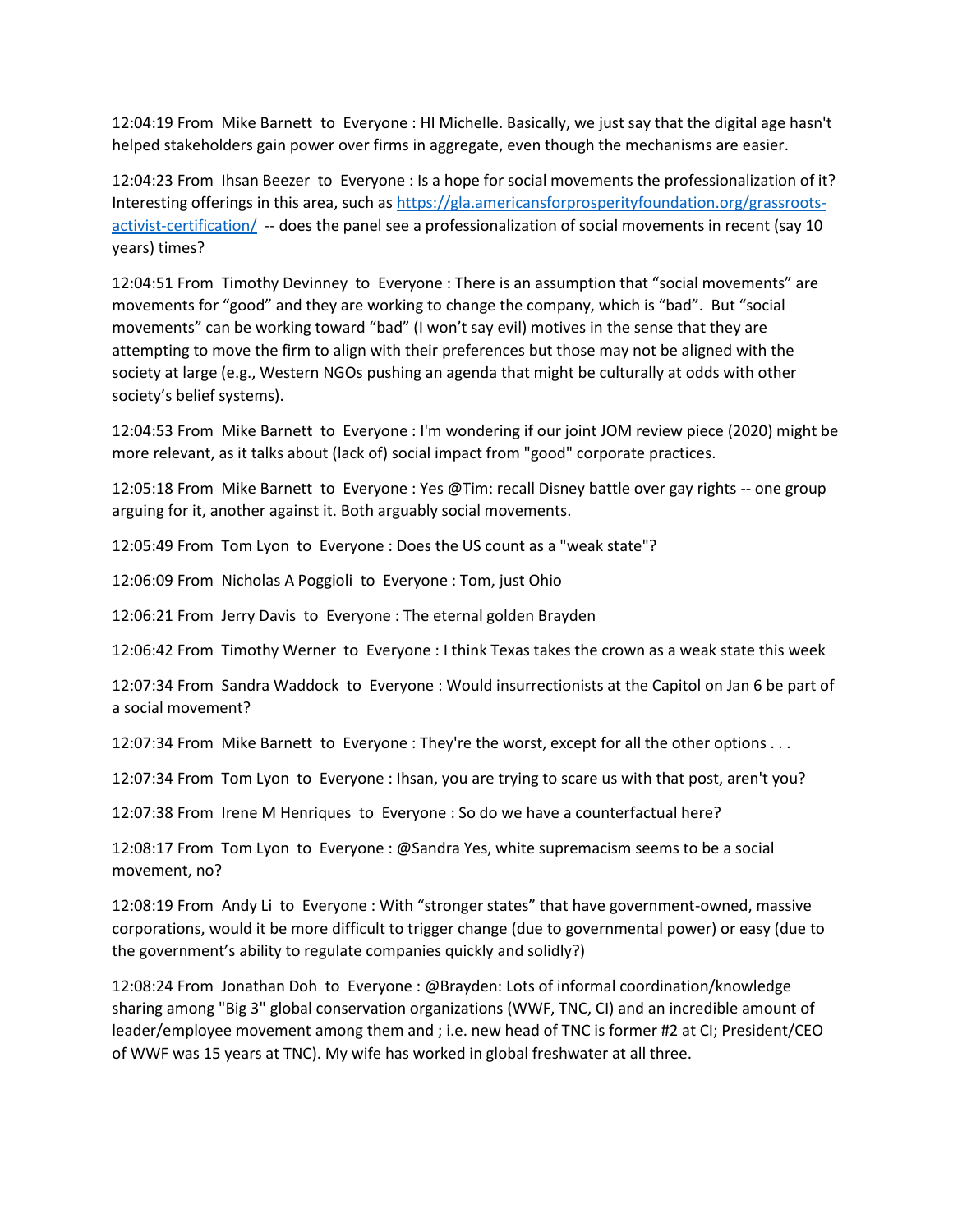12:09:28 From Timothy Devinney to Everyone : I know of many but don't want to get into that argument! I think the issue is that it is a battle over whose preferences are going to crowd out the others. These arise far more in an international context. E.G., these conflicts arise as one society attempts to impose a monitory regime on another via global pathways. <https://onlinelibrary.wiley.com/doi/abs/10.1002/gsj.21>

12:09:44 From Andy Li to Everyone : What can international companies do to increase such international government-business regulation? What are some hurdles you perceive, given this postpandemic US-China relations?

12:10:36 From Robert Tomasko to Everyone : Corporations try to aim regulations at their competitors

12:10:37 From Ihsan Beezer to Everyone : @Tom - Secretly, yes. Adding the link to an actual course added to the dramatic effect, no?

12:10:40 From Nishant Kathuria to Everyone : I think both formal and informal institutions need to be addressed. e.g. while formal regulation gives a framework and strength to the minorities, social movements helps to increase awareness and urgency of acceptance informally. Though, formal institutions may be preceded by social movements as well.

12:11:04 From Mike Barnett to Everyone : Exactly the point I've come to (along with Irene Henriques & Bryan Husted): we need to bring government back into the business & society relationship.

12:11:28 From Sandra Waddock to Everyone : @MIke Barnett. Yes!

12:11:44 From dorozco to Everyone : In business law we teach how big social movements like the rise of organized labor led to the Fair Labor Standards Act, how the Civil Rights movement led to antidiscrimination statutes, all of which impact company behavior. Yet, some companies go beyond regulatory standards. I see somewhat similar parallels with decentralized finance and cryptocurrencies today. Perhaps the state may be losing power as an intermediating force to catalyze change?

12:12:04 From Mike Barnett to Everyone : Thing BiGS! Business interrelating with Government & Society

12:12:16 From Tom Lyon to Everyone : @Ihsan It worked! The conservative movement has had enormous persistence and success in greatly undermining confidence in government as a solutionprovider.

12:12:19 From Kathleen Rehbein to Everyone : David Vogel may have been right in 1995??!!

12:12:33 From Tom Lyon to Everyone : @Vogel is usually right.

12:13:13 From Nicholas A Poggioli to Everyone : Mintzberg, too: Mintzberg, H. (1996). Managing Government, Governing Management. Harvard Business Review, May-June. https://hbr.org/1996/05/managing-government-governing-management

12:13:19 From Mike Barnett to Everyone : Timing is a key issue (deal with it in 2019 piece in Business & Society) -- moving in advance, instead of after being forced -- voluntary nature of actions matter.

12:14:03 From Tom Lyon to Everyone : @Mae Congrats on that OS piece!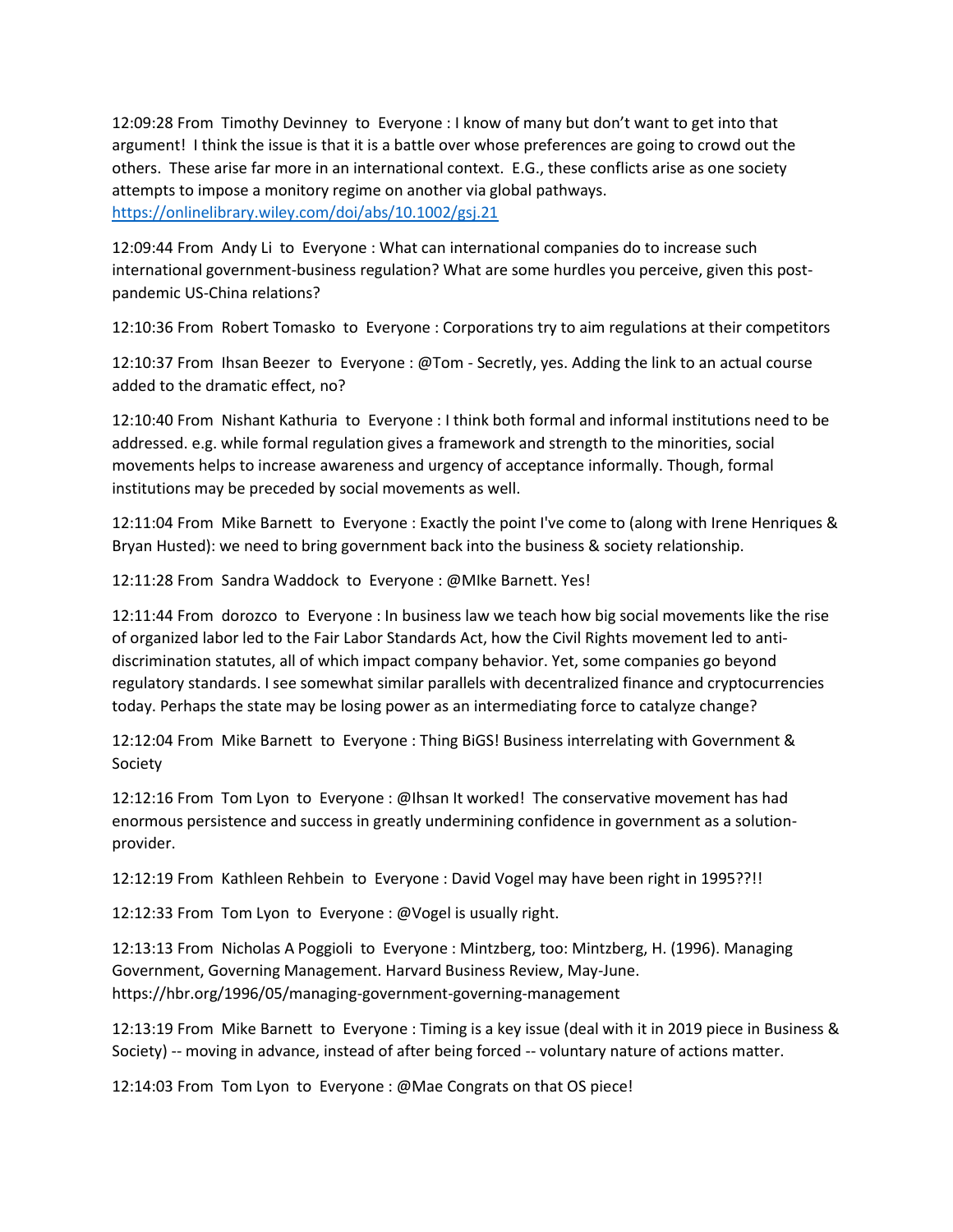12:18:10 From Enrique Guerra-Pujol to Everyone : Also, there are radically different views of CSR (regardless of politics)

12:18:20 From Mike Barnett to Everyone : Ideology . . . and idiotology quite often.

12:18:22 From Charles H. Cho to Everyone : @Mike: +1

12:19:33 From Naomi Gardberg to Everyone : Gardberg & Newburry showed that conservative boycotts are unsuccessful in general. Noisy but no effect.

12:19:41 From michellewestermann-behaylo to Everyone : Is this because firms have become more progressive?

12:20:00 From Nicholas A Poggioli to Everyone : @Naomi can you share a link to the paper?

12:21:54 From dorozco to Everyone : Interesting read by the way that inverts the question entirely:

12:21:56 From dorozco to Everyone : https://papers.ssrn.com/sol3/papers.cfm?abstract\_id=3337991

12:22:24 From Enrique Guerra-Pujol to Everyone : "It depends" is always the right answer!

12:23:00 From dorozco to Everyone : So true!

12:23:14 From Nicholas A Poggioli to Everyone : Question for panel: Building on Mae's comment about field-level change, with increasing polarization (in the US), are we seeing competition between ideologically-aligned fields, rather than social movements targeting a single field?

12:23:29 From Tom Lyon to Everyone : Good point Jerry--did Biden really win the election like all you Libs say??

12:23:49 From Mike Barnett to Everyone : Tom Lyon is Q

12:24:37 From Tom Lyon to Everyone : @Mike Sssshhhh!!!

12:24:58 From Mike Barnett to Everyone : inquisitive. Tom Lyon is inquisitive. That's all (don't send your hordes)

12:26:05 From Enrique Guerra-Pujol to Everyone : wow!

12:28:54 From Ke Cao to Everyone : some might just be collective grievance? thought in the US Trump has upped the bar of being an movement target.

12:29:01 From Irene M Henriques to Everyone : I have a set of twins - identical

12:30:22 From Markus Taussig to Everyone : We \*can\* do the drug study model!

12:30:38 From Enrique Guerra-Pujol to Everyone : i.e., who is the control group?

12:32:29 From Brian Kelleher Richter to Everyone : Also, how to measure outcome is an issue (already discussed)

12:32:31 From Mike Barnett to Everyone : How long do the antibodies last?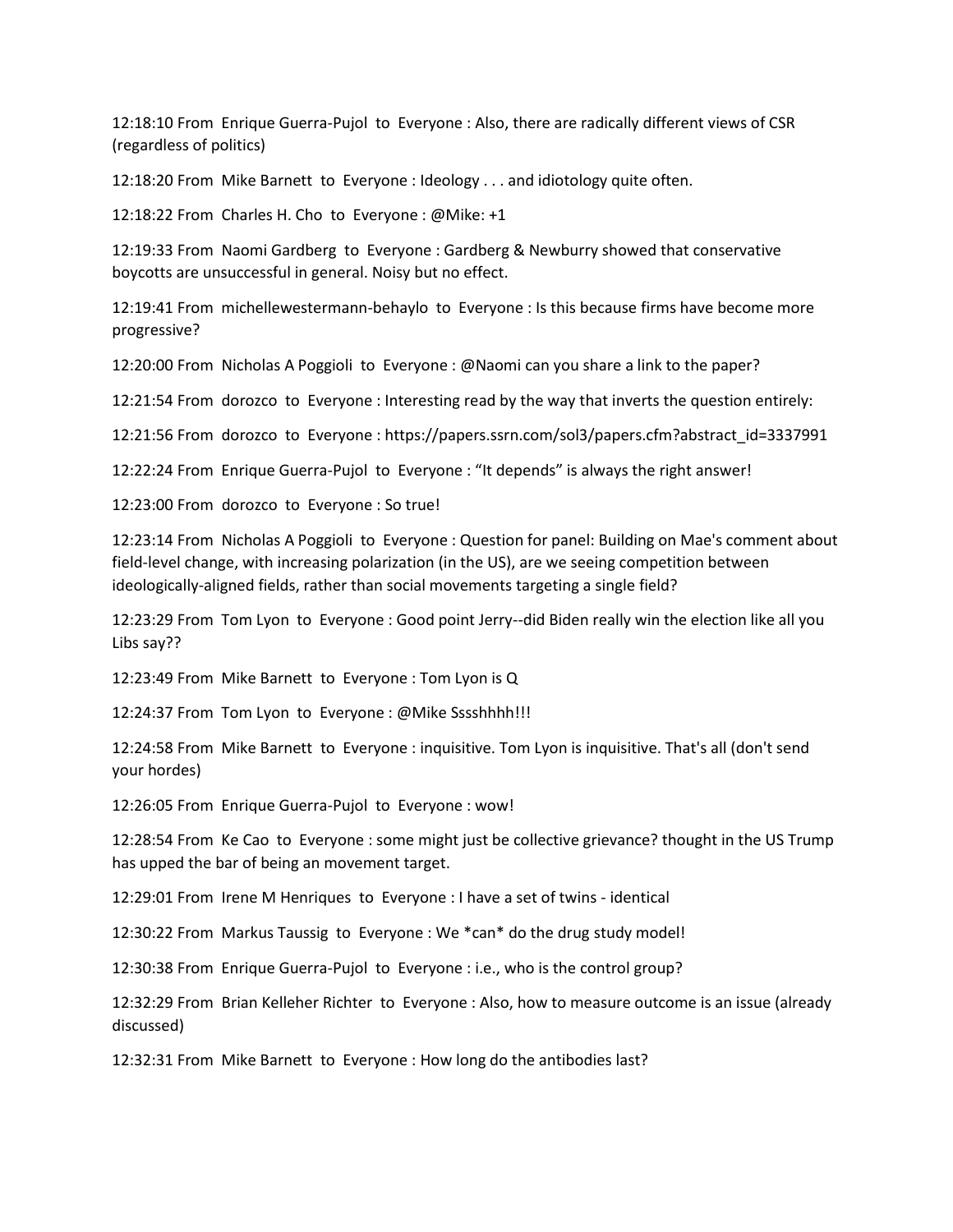12:33:01 From Gary Chapman to Everyone : Could you go lower than the firm level and see what parts or subsidiaries or departments or products are facing boycotts and which aren't, or the extent of the boycott in different parts or products?

12:33:14 From Markus Taussig to Everyone : Organizations like Jameel Poverty Action Lab would be very excited, I think, to fund an RCT on a social movement intervention. Would be cool to find an interested organization interested in testing a pilot initiative potentially affecting many firms..

12:33:37 From Mike Barnett to Everyone : I'm not sure we need to get down to the fine grained level of drug effects, so the standard need not be that pure.

12:33:43 From Nicholas A Poggioli to Everyone : A favorite paper on assumptions baked in to regression and other statistical methods Berk, R., & Freedman, D. A. (2010). Statistical Assumptions as Empirical Commitments. Statistical Models and Causal Inference. A Dialogue with the Social Sciences, 23–44.<https://doi.org/10.2307/2077035>

12:34:18 From Andy Li to Everyone : I cannot hear you guys

12:34:34 From Andy Li to Everyone : Sorry I don't know what is wrong

12:34:46 From Sarah Soule to Everyone : Andy, I think it is on your end? Everyone is else is ok.

12:35:34 From Mike Barnett to Everyone : College grad in '92. Just my baby face (and snow white hair)

12:35:45 From dorozco to Everyone : The SOPA event was huge. Legislators backed off completely.

12:38:02 From David Obstfeld to Everyone : pro incipient corporate facism

12:38:03 From Tom Lyon to Everyone : There are very fine people on both sides of incipient corporate fascism.

12:40:02 From Enrique Guerra-Pujol to Everyone : Great discussion, by the way …

12:41:52 From Jonathan Doh to Everyone : Not much discussion of role of media/ investigative journalism in exposing scandals, etc. Some would argue that this: https://www.amazon.com/Made-China-Prisoner-Letter-Americas/dp/1616209178 was partially responsible for this: https://www.nytimes.com/2021/01/13/business/economy/xinjiang-cotton-tomato-ban.html

12:42:01 From Brian Kelleher Richter to Everyone : To add fuel to the fire, while I'm sympathetic to Mae's and Mike Barnett's arguments that government might mediate outcomes, why should we trust governments to decide what's an improvement or not (some social movements including Tom Lyon's very fine people would not trust governments as arbiters)

12:44:04 From Jerry Davis to Everyone : Any students out there with pressing questions?

12:44:41 From Nicholson, Jesse-Burton to Everyone : I had asked, do the speakers think that social movements have to be, or are always, directed at corporations or governments (those in power)?

12:45:28 From Rob Phillips to Everyone : Jerry's last two bullet points evidence a contrast worth thinking about: to wit, if owning the shorts is NOT a social movement, what about the more general sense of anger and angst underlying and motivating the incipient corporate fascism. Would it help or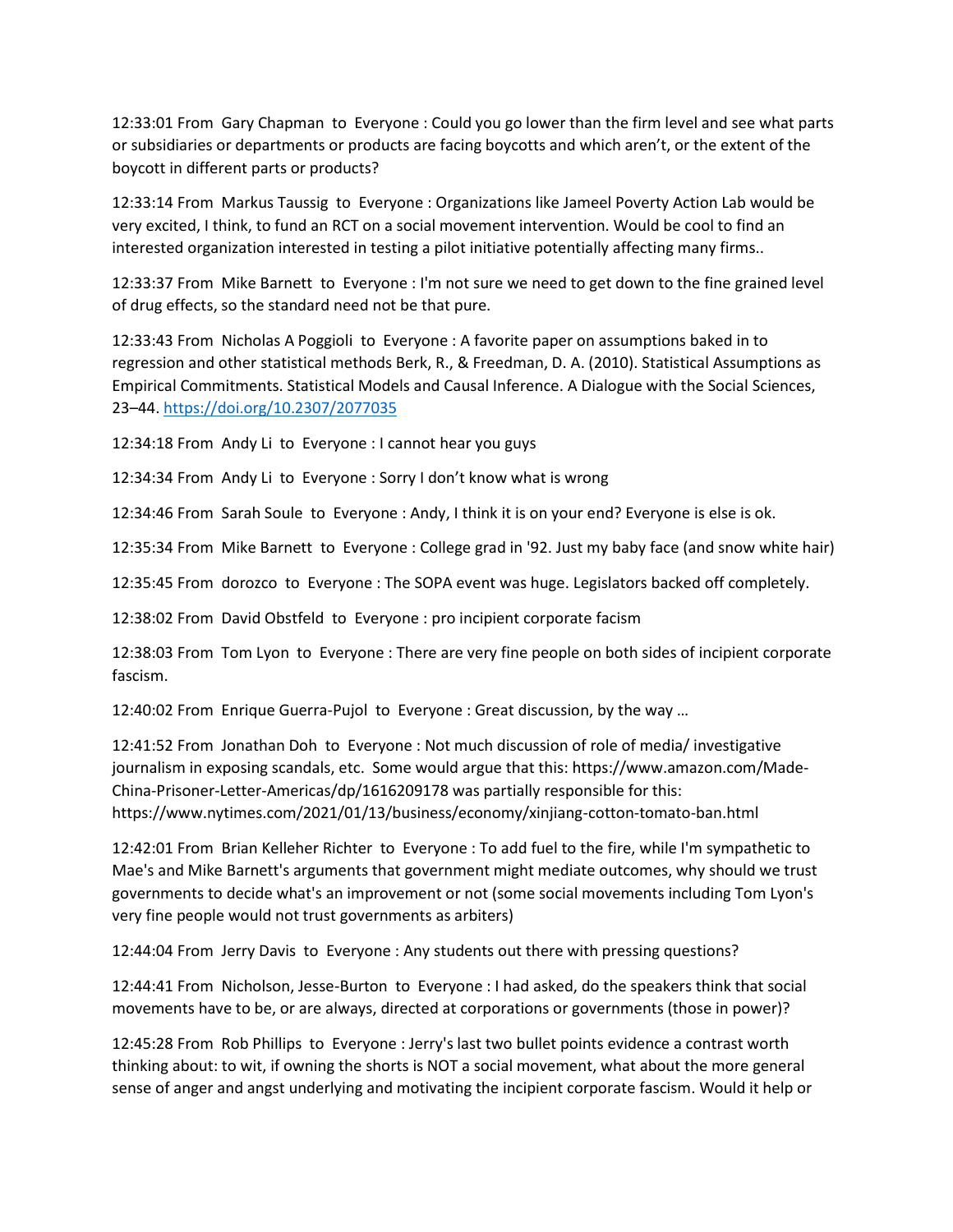hurt to add a specificity of complaint requirement? For example, it must be something that only this (or at least a limited industry subset) company does that grates on activists?

12:45:49 From Markus Taussig to Everyone : @Brian, it's all relative, but i guess I see government as the most accountable of the different options.

12:46:05 From Andy Li to Everyone : In countries with massive-government-owned organizations, would it be a) easier to implement change due to their massive corporate influence, or b) more difficult because they may not take in suggestions? How could we trigger international business improvements, given the post-pandemic US-China relations?

12:46:53 From David Obstfeld to Everyone : Jerry: There is an important ongoing process question regarding the "systematic" study of arrows in the repertoire of contention quiver and how they interact... outside of regression-framed queries with IVs and DVs targeting ASQ... is there room for this and ways to marshal support progressive causes. simple question...

12:47:15 From Andy Li to Everyone : How could companies and countries with different social and cultural ideologies strive to collaborate on some common ground?

12:47:26 From Jiancheng Du to Everyone : Would you talk possible dark side of social movements? How could it go wrong? Does the driver of corporate behavior differ from economic principles? Also, what is the role of us, scholars: scientists or activists? Thanks.

12:48:02 From Ziko Konwar to Everyone : A cross-national (or at least comparative) "country" empirical context may help in understanding the pathways/questions posed better perhaps?

12:48:57 From michellewestermann-behaylo to Everyone : How much to rely on government depends on your government. There are 250+ sovereign nations in the world, at all different levels of functioning. This is why we end up turning to corporations to fix things in the world (whatever we meant by "fix")

12:49:25 From Enrique Guerra-Pujol to Everyone : the irony is just how little diversity and inclusion or equity there is in Tenure Track

12:49:32 From Ian MacFarlane (he, his) to Everyone : practitioner CEO here, albeit on the progressive end of the spectrum (100% ESOP employee owned, legal benefit corp). Agree with Mae to view external signals as beneficial to informing org development (minimally to avoid negative headlines), and also with Jerry that its complicated especially to get the TMT onboard.

12:50:03 From Nicholas A Poggioli to Everyone : We might broaden to ask how social movements affect market structure as one of many actors (firms, regulators, etc.) influencing market structure. Then follow-on questions include who benefits/loses from what structures, which stakeholders want what structural changes and why, etc. This ties into Henderson's argument that managers are obligated to support the institutions of capitalism that structure markets so their firms exist.

12:50:04 From Enrique Guerra-Pujol to Everyone : if we academics can't even get our own houses in order …

12:52:16 From Nicholas A Poggioli to Everyone : IMO, Henderson's claim that managers have an obligation to capitalism first and their firms second, such that they must harm their firms if it is required to maintain capitalism, is one of the more provocative out there. So, for example, conceding to activist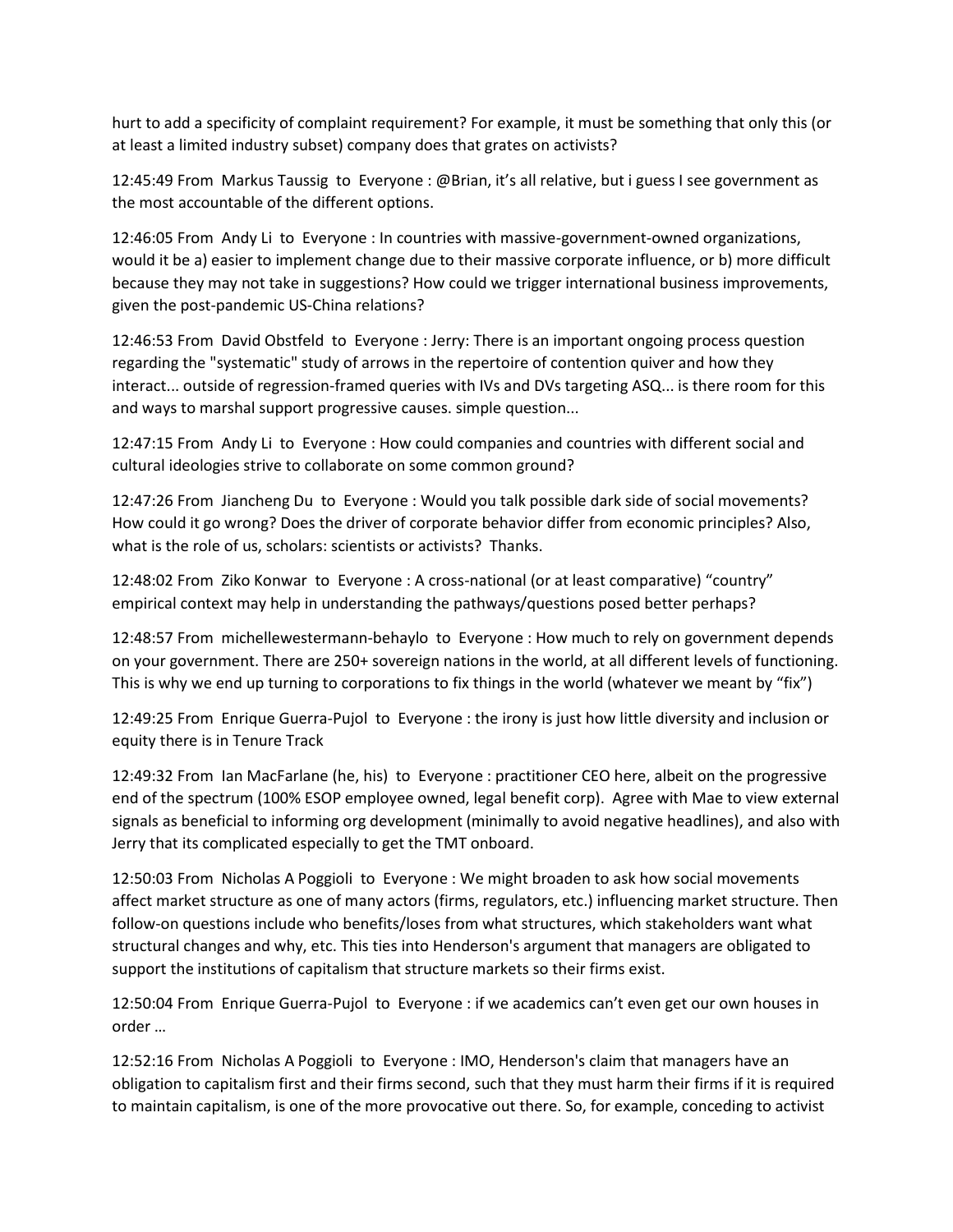demands to defuse their efforts to more broadly harm capitalism is the right thing to do, even if it hurts their share price in the short term.

12:54:04 From Andy Li to Everyone : Hello, I am Yifan (Andy) Li, a Rutgers Business School international sophomore majoring in finance and accounting. In countries with massive-government-owned organizations, would it be a) easier to implement change due to their massive corporate influence, or b) more difficult because they may not take in suggestions? How could we trigger international business improvements, given the post-pandemic US-China relations? How could companies and countries with different social and cultural ideologies strive to collaborate on some common ground?

12:54:14 From Tom Lyon to Everyone : I have to drop off to get ready for the 1 pm zoom, but this has been a great session! Thanks to the presenters and to Mike for organizing these.

12:55:07 From Timothy Devinney to Everyone : Perhaps a good example of this is what is going on with HSBC. HSBC is caught between Western activists and the HK/Chinese government. Before the HK securities law was passed they treated HK protesters neutrally/positively. After the law passed they found that they are squeezed between governments. The UK govt gives HK BNO passport holders the right to get a visa for working in the UK and the Chinese government retaliates. HSBC fires some employees in HK and the UK government goes after them.

12:56:36 From Ace Beorchia to Everyone : Doc student here: As academics who have time to think about and study these topics, to what extent do you feel the need to engage in social movements to improve the world (as you define improvement)?

12:56:54 From Alvarez, Sharon A to Everyone : Great session - thank you to the organizers and to the panelists.

12:56:57 From Nicholas A Poggioli to Everyone : Yes Timothy HSBC is caught between two competing market structures, with ties to two separate forms of police state enforcing those structures.

12:58:35 From aofair@kenan-flagler.unc.edu to Everyone : @Jerry-- Arguably firms at scale is not the ONLY way-- government regulation could serve the same end.

12:58:44 From Ke Cao to Everyone : just would like to share, the term of "social movement" in the Chinese language context seems to be rarely used, and when it was used, it has strong connotation of revolutions.

12:58:46 From Markus Taussig to Everyone : yes

12:58:47 From David Obstfeld to Everyone : what about Costco?

12:58:50 From Robert Tomasko to Everyone : Jerry is talking about vaccine-makers ..

12:59:57 From Hadi Shaheen to Everyone : Thank you all!

13:00:21 From Timothy Devinney to Everyone : @Jerry …. Walmart actually wanted to go fully organic but its customers did not buy into that … and they dumped the idea. In Australia they had to ban old lightbulbs because even when the price was zero no one took them. Again it was people who were not 'socially responsible'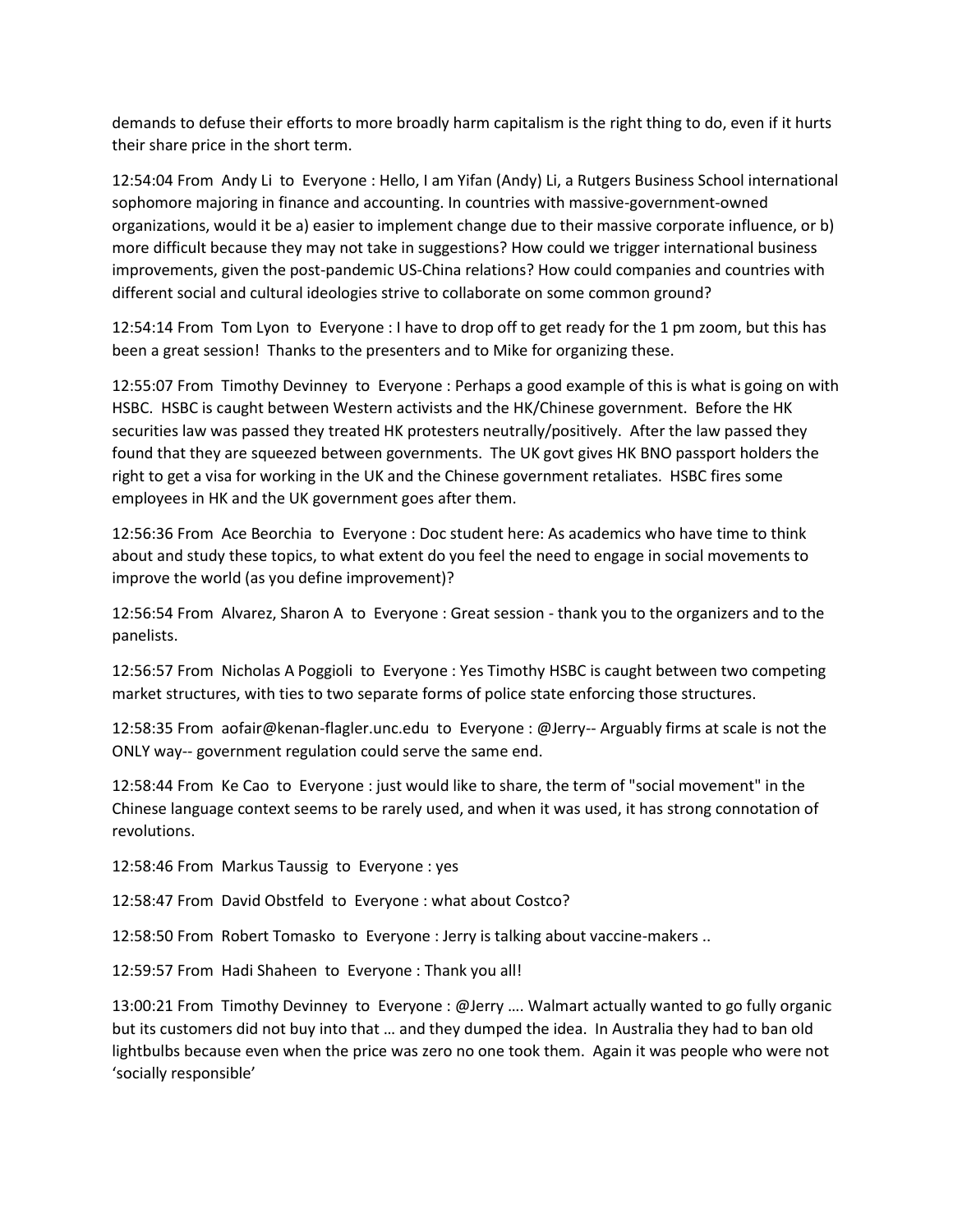13:00:23 From Nicholas A Poggioli to Everyone : Editors, publish papers from non-US contexts, even when they don't have lots of or great data!

13:01:01 From Hyuk Yang to Everyone : In terms of outcome how do we make sure that we have the right measurement? For example, if we are concerned about diversity, it is just gender based, racial base, or gender+race? How do we make sure we have the right measure?

13:01:38 From Nicholson, Jesse-Burton to Everyone : Thank you all for a wonderful session, it has been great!

13:01:43 From Charles H. Cho to Everyone : We definiltey publish non-US context research (in our journal) but US dominates so much the journal scene (read: so called "top" journals) so...

13:01:52 From Sandra Waddock to Everyone : Another great session. Thanks @Mike and all panelists.

13:02:39 From Ante Glavas to Everyone : thanks!

13:02:54 From michellewestermann-behaylo to Everyone : Thank for a great debate Mike, Mae, Brayden, Sarah and Jerry!

13:02:56 From Christine Beckman to Everyone : Great conversation Sarah, Brayden, Mae and Jerry. Thanks!

13:03:20 From Ed Carberry to Everyone : Great session! Thanks Mike, Sarah, Mae, Brayden, and Jerry!

13:03:20 From Frank de Bakker to Everyone : Thanks Mike and panelists!

13:03:28 From Jeana Wirtenberg to Everyone : Outstanding session. Thanks @Mike and all the panelists and participants.

13:03:34 From Brian Kelleher Richter to Everyone : Thanks so much to Mike and all of the panelists!

13:03:35 From dorozco to Everyone : Congrats!!!

13:03:36 From Alison E. Holm to Everyone : Thank you for a great session!!

13:03:37 From Andy Li to Everyone : Thank you all so much for this circumspect and insightful conversation. Wish you all the best in your endeavors, and look forward to potentially contributing to this noble mission.

13:03:40 From Paul Seaborn to Everyone : Great session. Thanks!

13:03:44 From Ke Cao to Everyone : great session. thanks

13:03:47 From Nishant Kathuria to Everyone : Thank you all :)

13:03:49 From Charles H. Cho to Everyone : Thank you!

13:03:50 From Rob Jansen to Everyone : Thank you for the talk and discussion! Thanks for organizing!

13:03:50 From Marina Gama to Everyone : Thanks!!!

13:03:51 From Georg Wernicke to Everyone : Great session, merci everyone!